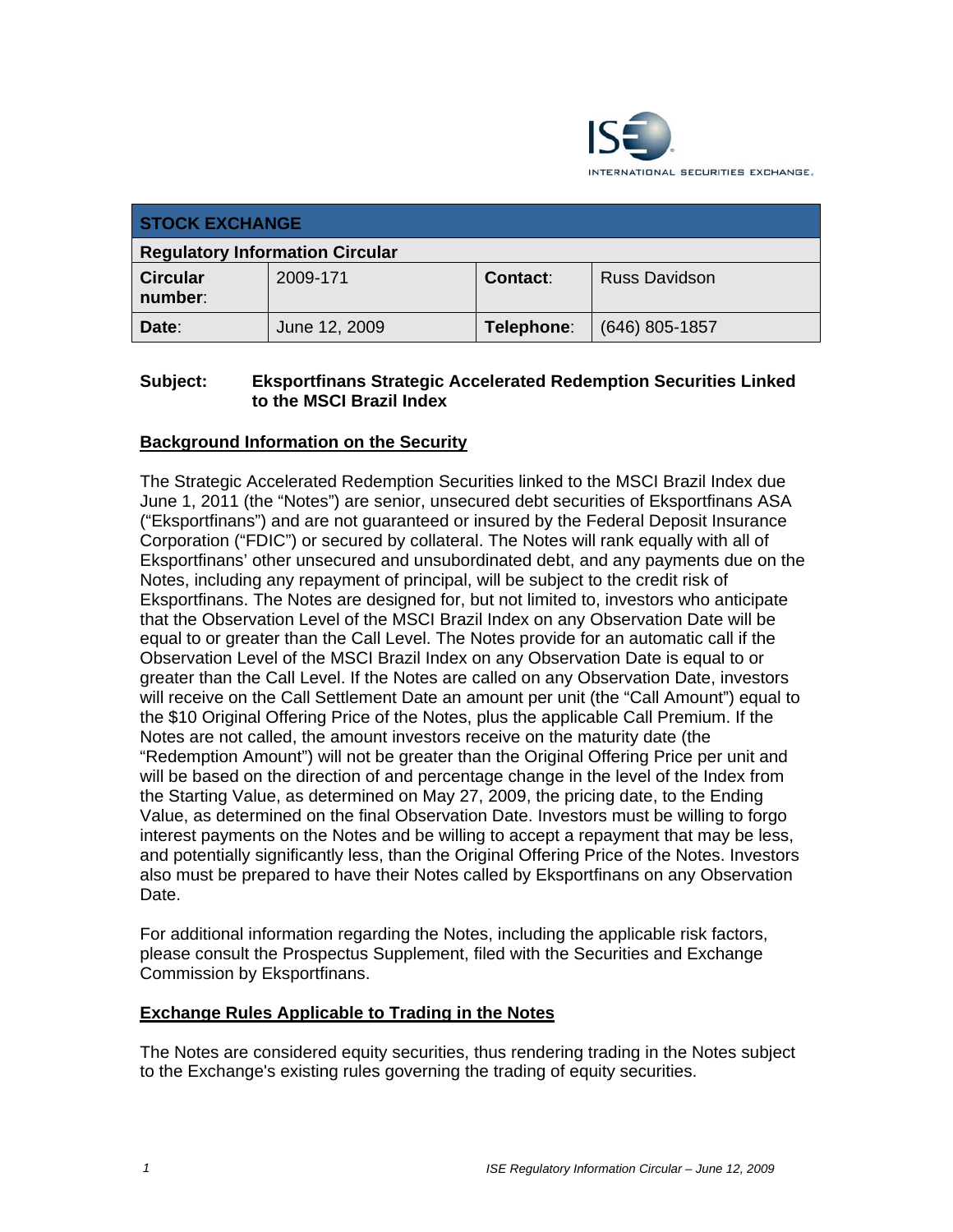## **Trading Hours**

Trading in the Notes on ISE is on a UTP basis and is subject to ISE equity trading rules. The Notes will trade from 8:00 a.m. until 8:00 p.m. Eastern Time. Equity EAMs trading the Notes during the Extended Market Sessions are exposed to the risk of the lack of the calculation or dissemination of underlying index value or intraday indicative value ("IIV"). For certain derivative securities products, an updated underlying index value or IIV may not be calculated or publicly disseminated in the Extended Market hours. Since the underlying index value and IIV are not calculated or widely disseminated during Extended Market hours, an investor who is unable to calculate implied values for certain derivative securities products during Extended Market hours may be at a disadvantage to market professionals.

## **Trading Halts**

ISE will halt trading in the Notes in accordance with ISE Rule 2101(a)(2)(iii). The grounds for a halt under this Rule include a halt by the primary market because it stops trading the Notes and/or a halt because dissemination of the IIV or applicable currency spot price has ceased, or a halt for other regulatory reasons. In addition, ISE will stop trading the Notes if the primary market de-lists the Notes.

#### **Delivery of a Prospectus**

Pursuant to federal securities laws, investors purchasing Notes must receive a prospectus prior to or concurrently with the confirmation of a transaction. Investors purchasing Notes directly from the Fund (by delivery of the Deposit Amount) must also receive a prospectus.

Prospectuses may be obtained through the Distributor or on the Fund's website. The Prospectus does not contain all of the information set forth in the registration statement (including the exhibits to the registration statement), parts of which have been omitted in accordance with the rules and regulations of the SEC. For further information about the Fund, please refer to the Trust's registration statement.

**This Regulatory Information Circular is not a statutory Prospectus. Equity EAMs should consult the Trust's Registration Statement, SAI, Prospectus and the Fund's website for relevant information.**